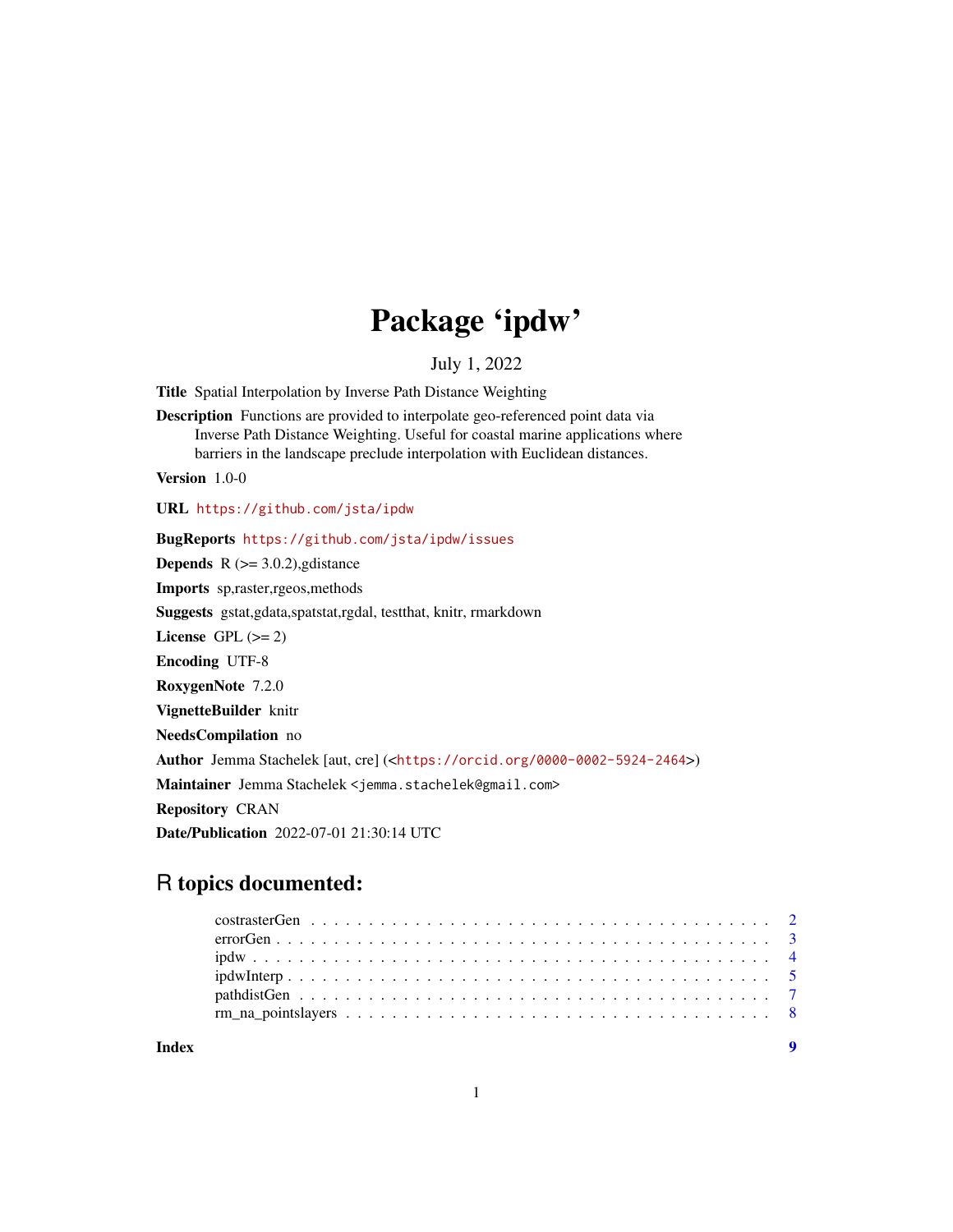<span id="page-1-0"></span>

#### Description

Generate a cost raster from an object of class SpatialPolygons, matrix, or SpatialPointsDataFrame

#### Usage

costrasterGen(xymat, pols, extent = "polys", projstr, resolution = 1)

# Arguments

| xymat      | Matrix of coordinates or a SpatialPointsDataFrame object                                                                                                                         |
|------------|----------------------------------------------------------------------------------------------------------------------------------------------------------------------------------|
| pols       | SpatialPolygons object                                                                                                                                                           |
| extent     | Define extent based on extent of xymat/xyspdf (points) or pols (polys). Default<br>is polys.                                                                                     |
| projstr    | proj4 string defining the output projection. An error will be thrown if pro-<br>jstr does not match the projection of the extent target. Pass NULL for non-<br>geographic grids. |
| resolution | Numeric defaults to 1. See raster.                                                                                                                                               |

# Details

Ensure that the projection of the xymat coordinates and pols match. This can be accomplished by running the projection command on both inputs. If they do not match use the spTransform command.

#### Value

RasterLayer

#### See Also

[spTransform-methods](#page-0-0), [rasterize](#page-0-0)

# Examples

```
## Not run:
Sr1 \leftarrow \text{Polygon}(\text{cbind}(c(0, 0, 1, 1, 0), c(0, 12, 12, 0, 0)))Sr4 \leq Polygon(cbind(c(9, 9, 10, 10, 9), c(0, 12, 12, 0, 0)))Sr2 \leq Polygon(cbind(c(1, 1, 9, 9, 1), c(11, 12, 12, 11, 11)))Sr3 \leq Polygon(cbind(c(1, 1, 9, 9, 1), c(0, 1, 1, 0, 0)))Sr5 \leq Polygon(clind(c(4, 4, 5, 5, 4), c(4, 8, 8, 4, 4)))Srs1 <- Polygons(list(Sr1), "s1")
Srs2 <- Polygons(list(Sr2), "s2")
Srs3 <- Polygons(list(Sr3), "s3")
```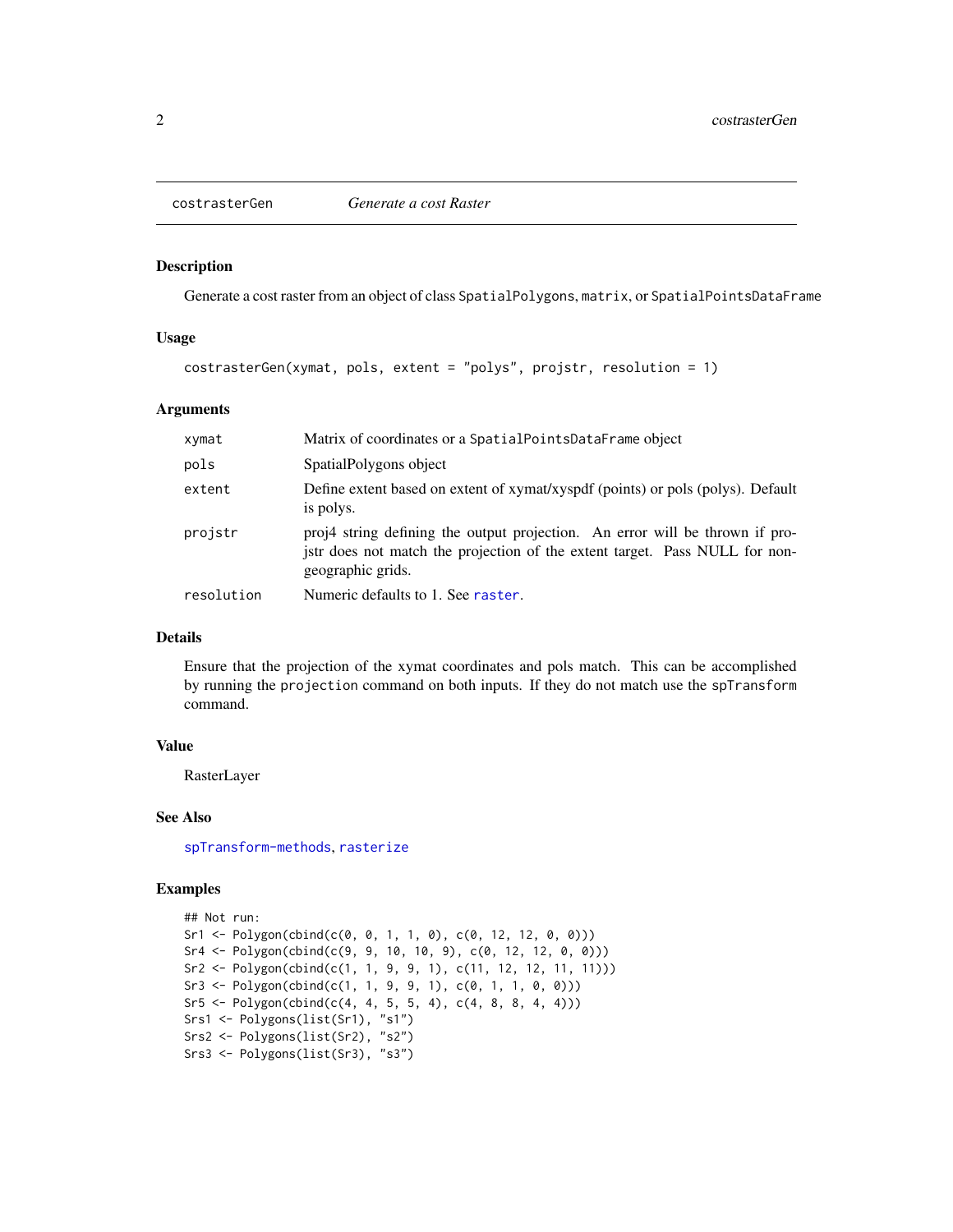#### <span id="page-2-0"></span>errorGen 33

```
Srs4 <- Polygons(list(Sr4), "s4")
Srs5 <- Polygons(list(Sr5), "s5")
pols <- SpatialPolygons(list(Srs1, Srs2, Srs3, Srs4, Srs5), 1:5)
# using a matrix object
xy \text{mat} \leq -\text{matrix}(3, 3, \text{now} = 1, \text{ncol} = 2)costras <- costrasterGen(xymat, pols, projstr = NULL)
# plotting
plot(costras)
points(xymat)
## End(Not run)
```
errorGen *Generate interpolation error stats from validation datasets*

# Description

Generate error statistics from validation point datasets overlaid on a raster surface

#### Usage

```
errorGen(
  finalraster,
  validation.spdf,
  validation.data,
  plot = FALSE,
  title = "\mathcal{L}
```
# Arguments

| finalraster     | RasterLayer object        |
|-----------------|---------------------------|
| validation.spdf |                           |
|                 | SpatialPointsDataFrame    |
| validation.data |                           |
|                 | data.frame                |
| plot            | logical. Plot comparison? |
| title           | Plot labels               |

#### Value

List of error statistics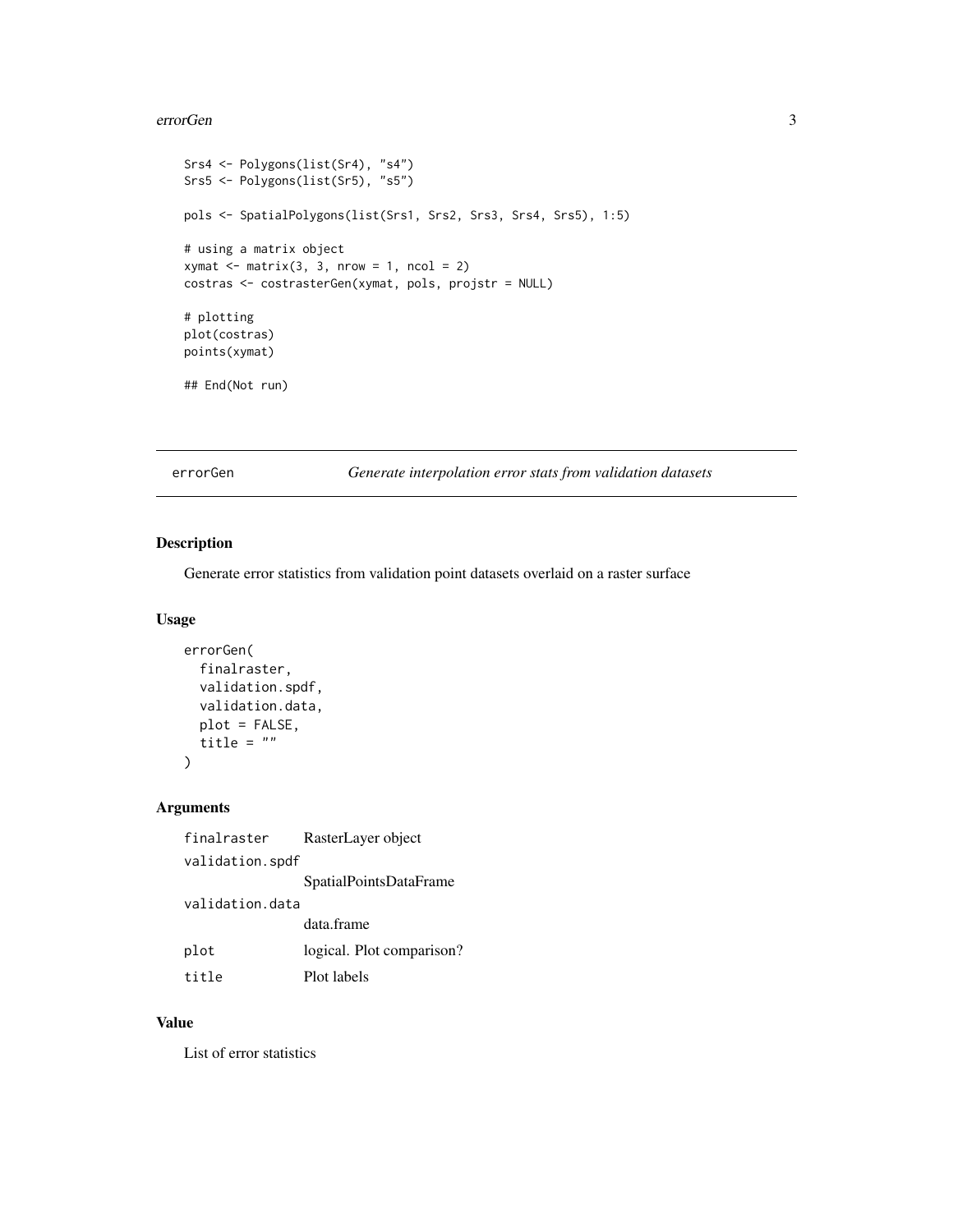# Examples

```
validation.data \leq data.frame(rnorm(10, mean = 0.2, sd = 1))
names(validation.data) <- c("validation")
validation.spdf <- validation.data
validation.data <- as.numeric(unlist(validation.data))
xy \le - data.frame(x = c(0:9), y = rep(1, 10))
coordinates(validation.spdf) <- xy
m <- matrix(NA, 1, 10)
out.ras \leq raster(m, xmn = 0, xmx = ncol(m), ymn = 0, ymx = nrow(m))
out.ras[] <- validation.data + rnorm(ncell(out.ras), mean = 0.01, sd = 0.2)
valid.stats <- errorGen(out.ras, validation.spdf, validation.data, plot = TRUE,
  title = "Validation Plot")
valid.stats
```
ipdw *Inverse Path Distance Weighting*

# Description

Interpolate geo-referenced point data using inverse path distance weighting.

## Usage

```
ipdw(
  spdf,
  costras,
 range,
 paramlist,
 overlapped = FALSE,
 yearmon = "default",
  removefile = TRUE,
  step = 16,
 dist_power = 1,
  trim_rstack = FALSE
\lambda
```
# Arguments

| spdf       | SpatialPointsDataFrame object                                                 |
|------------|-------------------------------------------------------------------------------|
| costras    | RasterLayer. Cost raster                                                      |
| range      | numeric. Range of interpolation neighborhood                                  |
| paramlist  | character. String representing parameter names                                |
| overlapped | logical. Default is FALSE, specify TRUE if some points lie on top of barriers |
| yearmon    | character. String specifying the name of the spdf                             |

<span id="page-3-0"></span>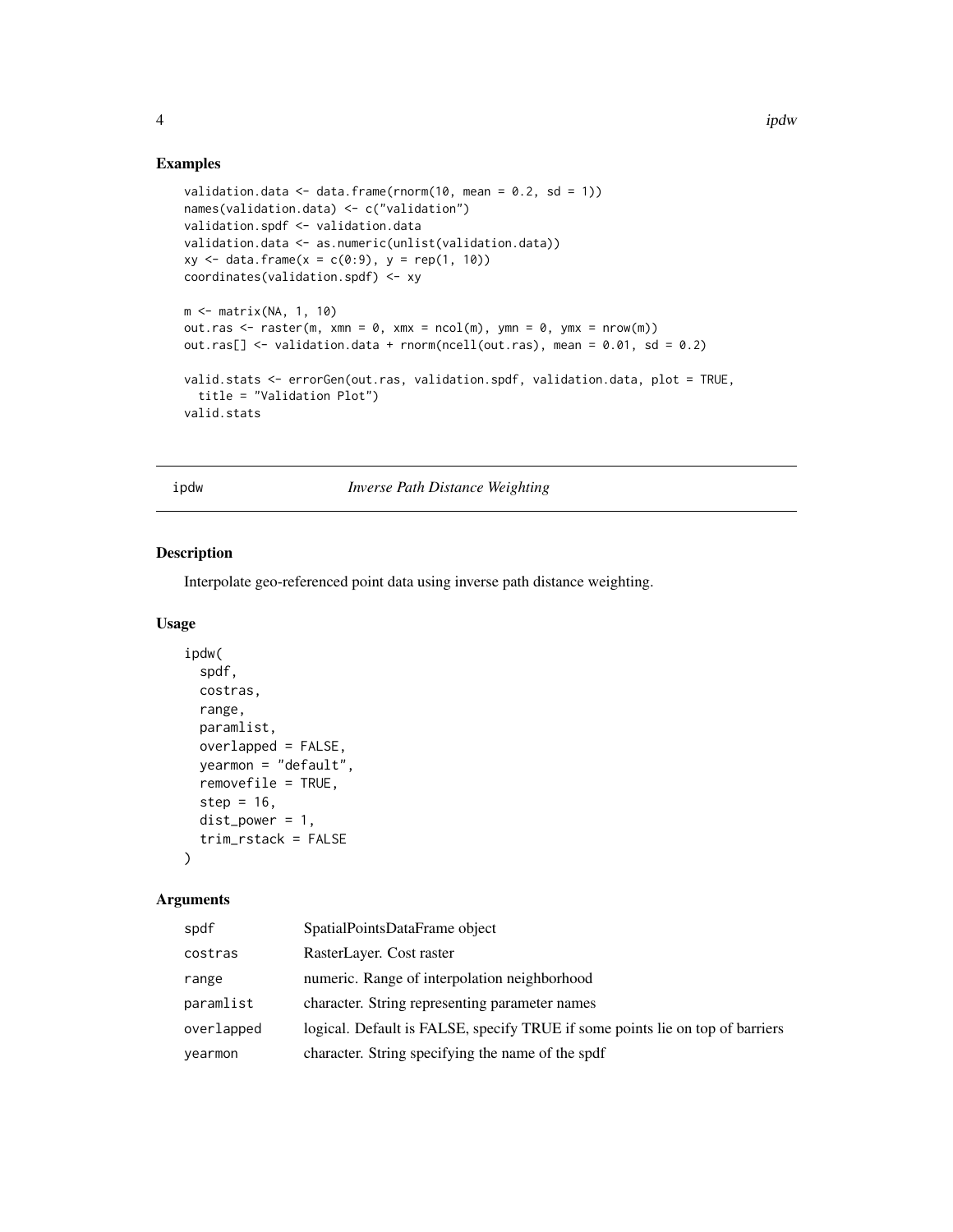# <span id="page-4-0"></span>ipdwInterp 5

| removefile  | logical. Remove files after processing?                                 |
|-------------|-------------------------------------------------------------------------|
| step        | numeric. Number of sub loops to manage memory during raster processing. |
| dist_power  | numeric. Distance decay power (p)                                       |
| trim_rstack | logical. Trim the raster output by the convex hill of spdf              |

# Details

This is a high level function that interpolates a SpatialPointsDataFrame object in a single pass.

Points must be located within a single contiguous area. The presence of "landlocked" points will cause errors. It may be necessary to increase the value assigned to land areas when using a large range value in combination with a large sized cost rasters (grain x extent). In these cases, the value of land areas should be increased to ensure that it is always greater than the maximum accumulated cost path distance of any given geo-referenced point.

#### Value

RasterLayer

# Examples

# see vignette

| ipdwInterp | Inverse Distance Weighting with custom distances |
|------------|--------------------------------------------------|
|            |                                                  |

#### Description

This function takes a rasterstack of pathdistances and generates surfaces by weighting parameter values by these distances

## Usage

```
ipdwInterp(
  spdf,
  rstack,
 paramlist,
  overlapped = FALSE,
 yearmon = "default",
  removefile = TRUE,
 dist\_power = 1,
  trim_rstack = FALSE
)
```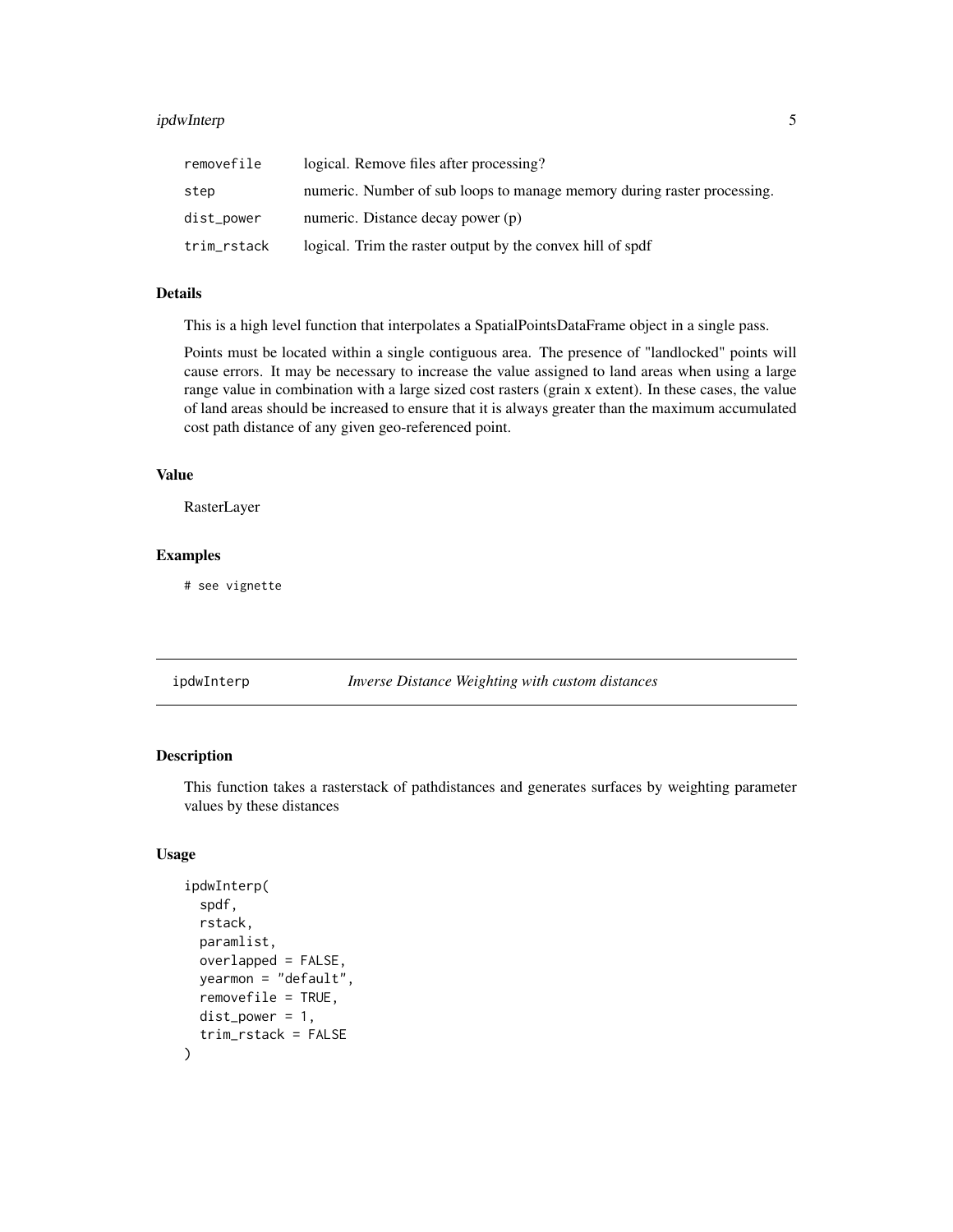#### Arguments

| spdf        | SpatialPointsDataFrame object                                                 |
|-------------|-------------------------------------------------------------------------------|
| rstack      | RasterStack of path distances                                                 |
| paramlist   | character. String representing parameter names                                |
| overlapped  | logical. Default is FALSE, specify TRUE if some points lie on top of barriers |
| yearmon     | character. String specifying the name of the spdf                             |
| removefile  | logical. Remove files after processing?                                       |
| dist_power  | numeric. Distance decay power (p)                                             |
| trim_rstack | logical. Trim the raster stack by the convex hull of spdf                     |

# Details

Under the hood, this function evaluates:

$$
V = \frac{\sum\limits_{i=1}^{n} v_i \frac{1}{d_i^p}}{\sum\limits_{i=1}^{n} \frac{1}{d_i^p}}
$$

where d is the distance between prediction and measurement points,  $v_i$  is the measured parameter value, and p is a power parameter.

# Value

RasterLayer

# Examples

```
spdf <- data.frame(rnorm(2))
xy \langle - \text{data-frame}(x = c(4, 2), y = c(8, 4)) \ranglecoordinates(spdf) <- xy
m <- matrix(NA, 10, 10)
costras \leq raster(m, xmn = 0, xmx = ncol(m), ymn = 0, ymx = nrow(m))
# introduce spatial gradient
costras[] <- runif(ncell(costras), min = 1, max = 10)
for (i in 1:nrow(costras)) {
  costras[i, ] <- costras[i, ] + i
  costras[, i] \leftarrow costras[, i] + i}
rstack <- pathdistGen(spdf, costras, 100, progressbar = FALSE)
final.raster <- ipdwInterp(spdf, rstack, paramlist = c("rnorm.2."), overlapped = TRUE)
plot(final.raster)
plot(spdf, add = TRUE)
```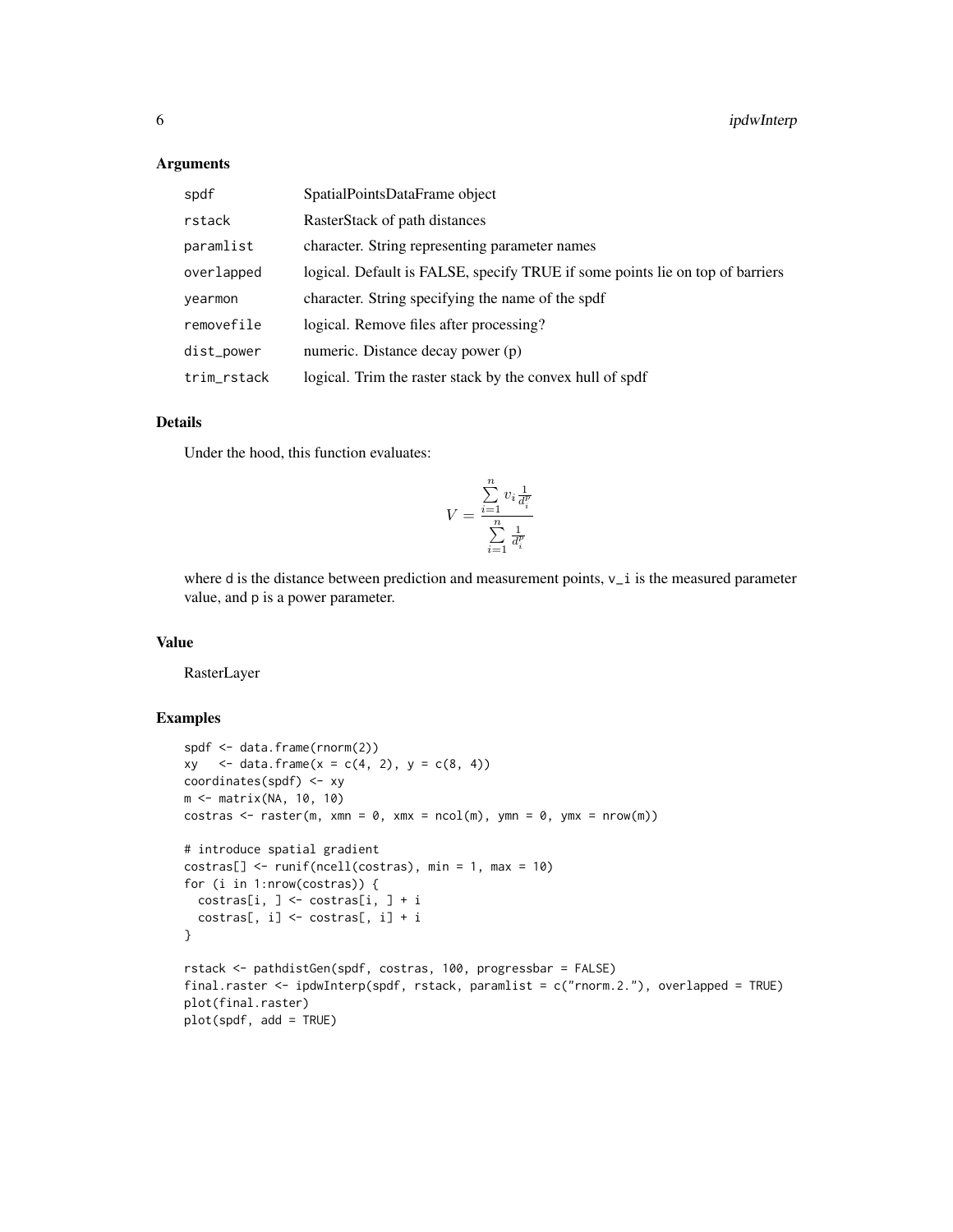<span id="page-6-0"></span>

# Description

Generate a stack of path accumulated distance raster objects

# Usage

```
pathdistGen(spdf, costras, range, yearmon = "default", progressbar = TRUE)
```
# Arguments

| spdf        | SpatialPointsDataFrame object                     |
|-------------|---------------------------------------------------|
| costras     | RasterLayer cost raster                           |
| range       | numeric. Range of interpolation neighborhood      |
| yearmon     | character. String specifying the name of the spdf |
| progressbar | logical show progressbar during processing?       |

#### Value

RasterStack object of path distances

# Examples

```
spdf <- data.frame(rnorm(2))
xy \leq -\text{data-frame}(x = c(4, 2), y = c(8, 4))coordinates(spdf) <- xy
m <- matrix(NA, 10, 10)
costras \leq raster(m, xmn = 0, xmx = ncol(m), ymn = 0, ymx = nrow(m))
costras[] <- runif(ncell(costras), min = 1, max = 10)
# introduce spatial gradient
for (i in 1:nrow(costras)) {
  costras[i, ] <- costras[i, ] + i
  costras[, i] \leftarrow costras[, i] + i}
rstack <- pathdistGen(spdf, costras, 100, progressbar = FALSE)
```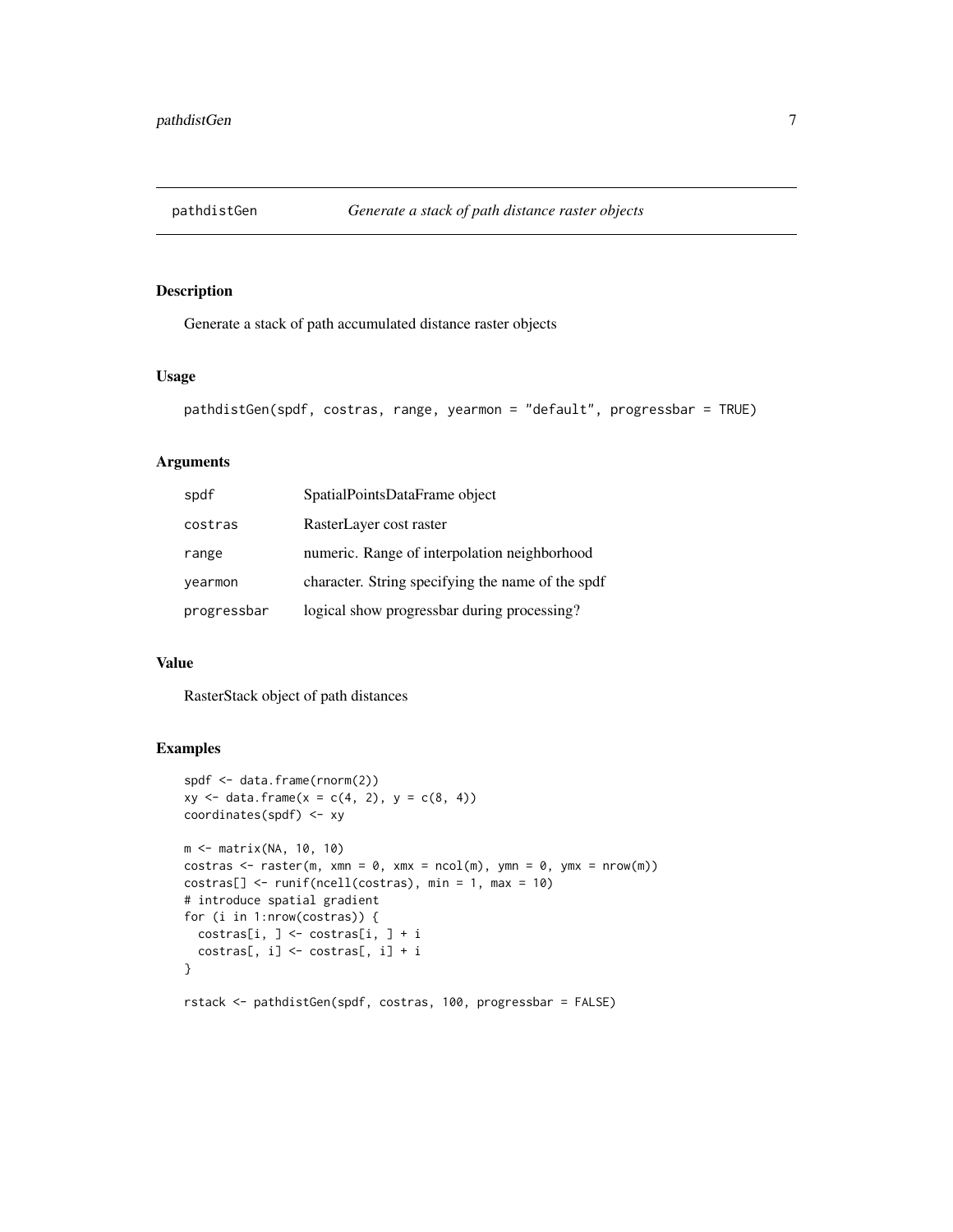<span id="page-7-0"></span>rm\_na\_pointslayers *Remove NA SpatialPointsDataFrame features and drop corresponding raster stack layers*

# Description

Remove NA SpatialPointsDataFrame features and drop corresponding raster stack layers

# Usage

rm\_na\_pointslayers(param\_name, spdf, rstack)

# Arguments

| param_name | character name of data column |
|------------|-------------------------------|
| spdf       | SpatialPointsDataFrame object |
| rstack     | RasterStack or RasterBrick    |